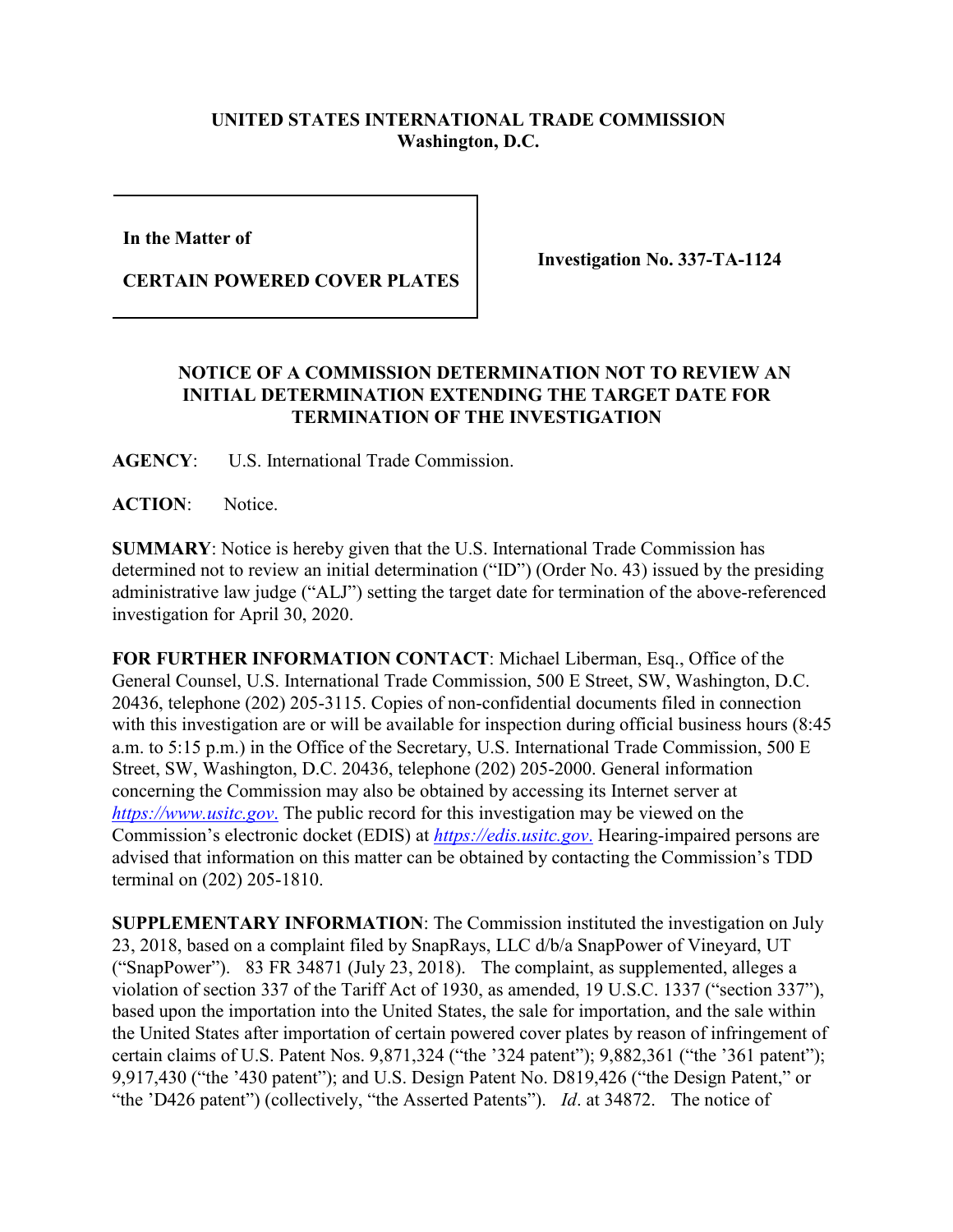investigation named thirteen respondents: (1) Ontel Products Corporation of Fairfield, New Jersey; (2) Dazone, LLC of Ontario, Canada; (3) Shenzhen C-Myway of Shenzhen, Guangdong, China; (4) E-Zshop4u LLC of Howey in the Hills, Florida; (5) Desteny Store of Fort Meyers, Florida; (6) Zhongshan Led-Up Light Co., Ltd. of Zhongshan, Guangdong, China; (7) AllTrade Tools LLC of Cypress, California; (8) Guangzhou Sailu Info Tech. Co., Ltd. of Guangzhou, Gunagdong, China; (9) Zhejiang New-Epoch Communication Industry Co., Ltd. of Yueging, Zhejiang, China; (10) KCC Industries of Eastvale, California; (11) Vistek Technology Co., Ltd. of Fuyong, Baoan, Shenzhen, China ("Vistek"); (12) Enstant Technology Co., Ltd. of Xixiang Baoan District, Shenzhen, China ("Enstant"); and (13) Manufacturers Components Incorporated of Pompano Beach, Florida. *Id*. The Commission's Office of Unfair Import Investigations ("OUII") was also named as a party.

The Commission previously terminated thee investigation as to or found in default all named respondents except Enstant and Vistek. Order No. 5 (Sept. 26, 2018), *non-reviewed* Notice (Oct. 29, 2018); Order No. 6 (Sept. 26, 2018), *non-reviewed* Notice (Oct. 29, 2018); Order No. 8 (Sept. 28, 2018), *non-reviewed* Notice (Oct. 23, 2018); Order No. 12 (Oct. 2, 2018), *non-reviewed* Notice (Nov. 27, 2018); Order No. 18 (Nov. 28, 2018), *non-reviewed* Notice (Dec. 21, 2018); Order, No. 36 (Apr. 11, 2019), *non-reviewed* Notice (May 8, 2019)

On August 12, 2019, the ALJ issued her "Initial Determination on Violation of Section 337 and Recommended Determination on Remedy and Bond," finding a violation of section 337. The final ID finds that a violation of section 337 occurred in the importation into the United States, the sale for importation, or the sale within the United States after importation, of certain powered cover plates that infringe the asserted claims of the '361 patent by Enstant/Vistek. *See id*. at 125-26. The final ID notes that "Respondents Enstant and Vistek filed a motion for summary determination of non-infringement ('Redesign SD Motion') of [the '361 patent] by Redesign Models P001 (Smart Wall Plate Charger, Decor Outlet, with USB charger) and P002 (Smart Wall Plate Charger, Duplex Outlet with USB charger)." Final ID at 14. The final ID finds, however, that "Enstant's and Vistek's Redesign SD Motion was effectively rendered moot by rulings on Motions in Limine . . . ." *Id*.

On October 11, 2019, the Commission determined to review in part and to remand the investigation to the ALJ for a remand initial determination ("RID") to address the final ID's finding that Enstant/Vistek's redesign summary determination motion is moot. 84 FR 55985- 86 (October 18, 2019). The Commission issued an "Order: Remand of a Final Initial Determination In Part" ("Commission Order") directing the ALJ to expeditiously issue an RID and to "extend the target date for termination of the investigation by ID pursuant to 19 CFR 210.51(a)(1) to three months after the issuance of the RID." Commission Order at 5 (October 11, 2019).

On December 12, 2019, the ALJ issued the subject ID setting the target date for termination of the investigation for April 30, 2020. According to the subject ID, the date for issuance of the RID is January 30, 2020. ID at 1. No party has petitioned for review of the subject ID.